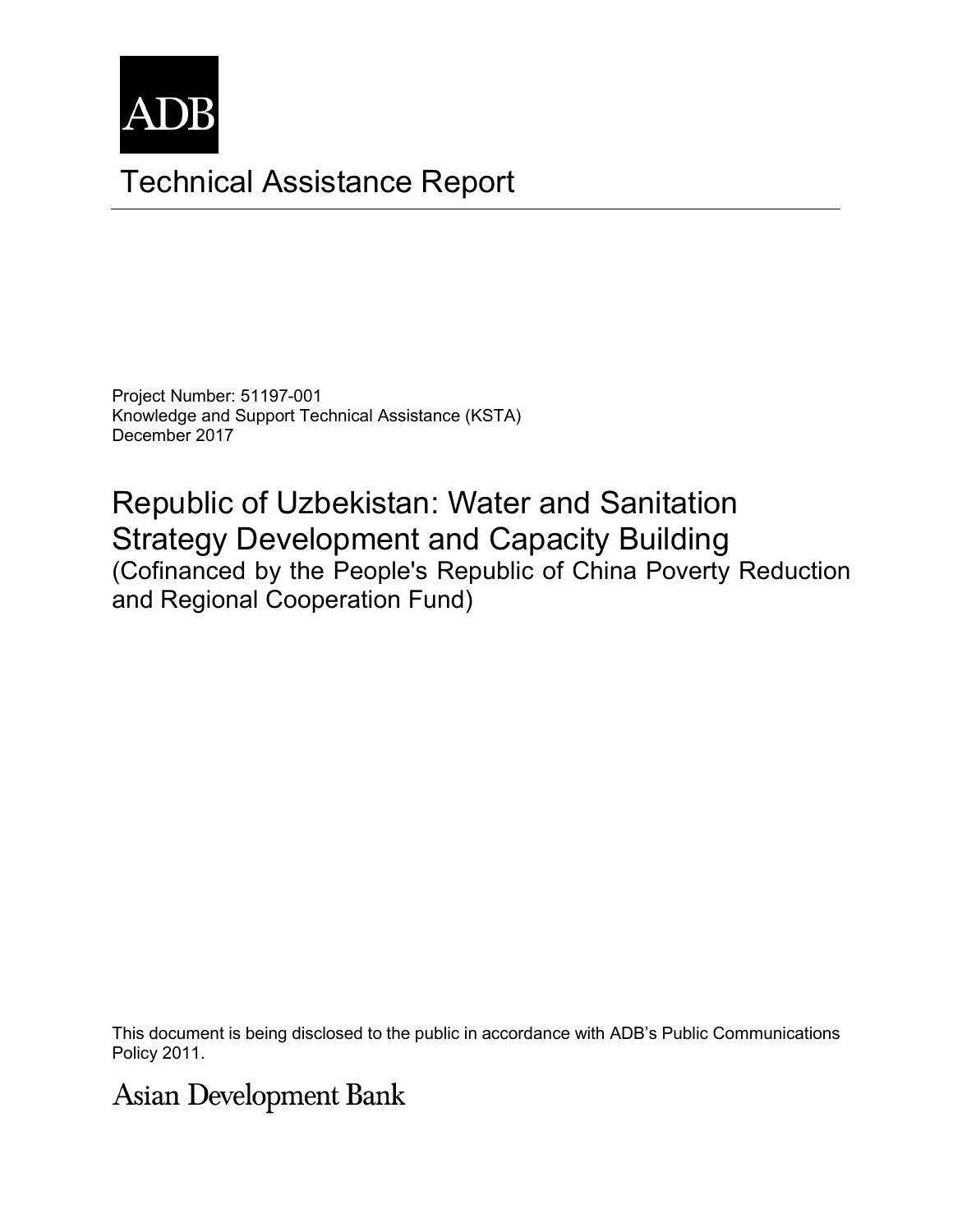### **CURRENCY EQUIVALENTS**

(as of 19 December 2017)

| Currency unit  | $\overline{\phantom{m}}$ | Sum (SUM)    |
|----------------|--------------------------|--------------|
| <b>SUM1.00</b> | =                        | \$0.00012    |
| \$1.00         | =                        | Sum 8,101.62 |

#### **ABBREVIATIONS**

| ADB         | Asian Development Bank                    |
|-------------|-------------------------------------------|
| <b>CSA</b>  | Agency Kommunkhizmat (Communal            |
|             | Services Agency)                          |
| <b>DCM</b>  | Decree of the Cabinet of Ministers        |
| <b>MHCS</b> | Ministry of Housing and Communal Services |
| TA          | technical assistance                      |
| <b>WSS</b>  | water supply and sanitation               |
|             |                                           |

#### **NOTE**

In this report, "\$" refers to United States dollars.

| <b>Vice-President</b>                     | Wencai Zhang, Operations 1                                                                                                                                                                                                                                                                 |
|-------------------------------------------|--------------------------------------------------------------------------------------------------------------------------------------------------------------------------------------------------------------------------------------------------------------------------------------------|
| <b>Director General</b>                   | Sean O'Sullivan, Central and West Asia Department (CWRD)                                                                                                                                                                                                                                   |
| <b>Director</b>                           | Yong Ye, Urban Development and Water Division, CWRD                                                                                                                                                                                                                                        |
| <b>Team leader</b><br><b>Team members</b> | Hao Zhang, Principal Urban Development Specialist, CWRD<br>Lilibeth Manalaysay-Buenavente, Senior Operations Assistant, CWRD<br>Jung Ho Kim, Urban Development Specialist, CWRD<br>Doniyor Mukhammadaliyev, Social Sector Officer, CWRD<br>Frances Larla Savella, Operations Analyst, CWRD |

In preparing any country program or strategy, financing any project, or by making any designation of or reference to a particular territory or geographic area in this document, the Asian Development Bank does not intend to make any judgments as to the legal or other status of any territory or area.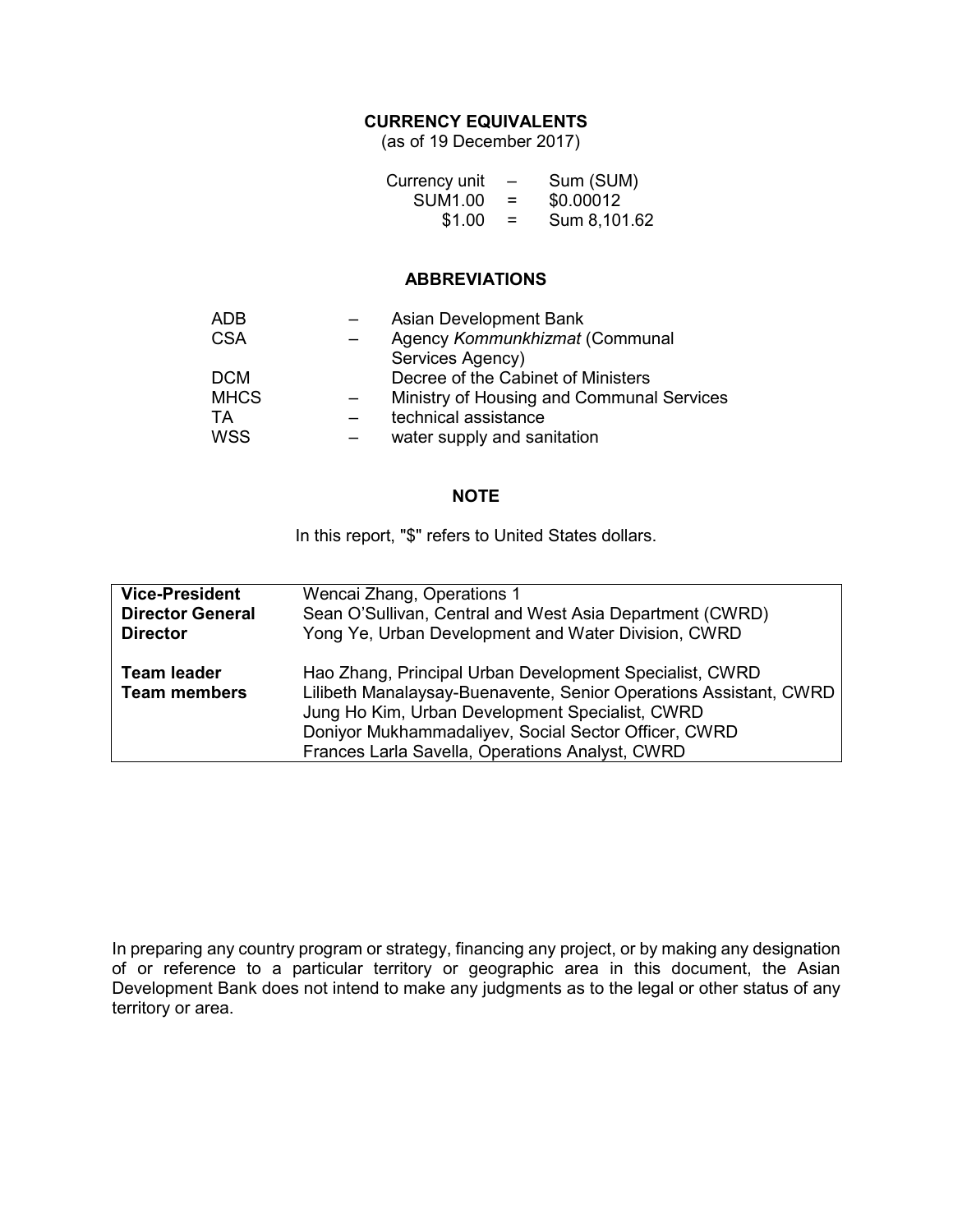# **CONTENTS**

|      |                   |                                                        | Page           |
|------|-------------------|--------------------------------------------------------|----------------|
|      |                   | KNOWLEDGE AND SUPPORT TECHNICAL ASSISTANCE AT A GLANCE |                |
| I.   |                   | <b>INTRODUCTION</b>                                    |                |
| ΙΙ.  | <b>ISSUES</b>     |                                                        |                |
| III. |                   | THE TECHNICAL ASSISTANCE                               | 2              |
|      | А.                | Impact and Outcome                                     | $\overline{2}$ |
|      | Β.                | Outputs, Methods, and Activities                       | 2              |
|      | $C_{\cdot}$       | Cost and Financing                                     | 3              |
|      | D.                | <b>Implementation Arrangements</b>                     | 4              |
| IV.  |                   | THE PRESIDENT'S DECISION                               | 5              |
|      | <b>APPENDIXES</b> |                                                        |                |
| 1.   |                   | Design and Monitoring Framework                        | 6              |
| 2.   |                   | Cost Estimates and Financing Plan                      | 8              |
| 3.   |                   | <b>List of Linked Documents</b>                        | 9              |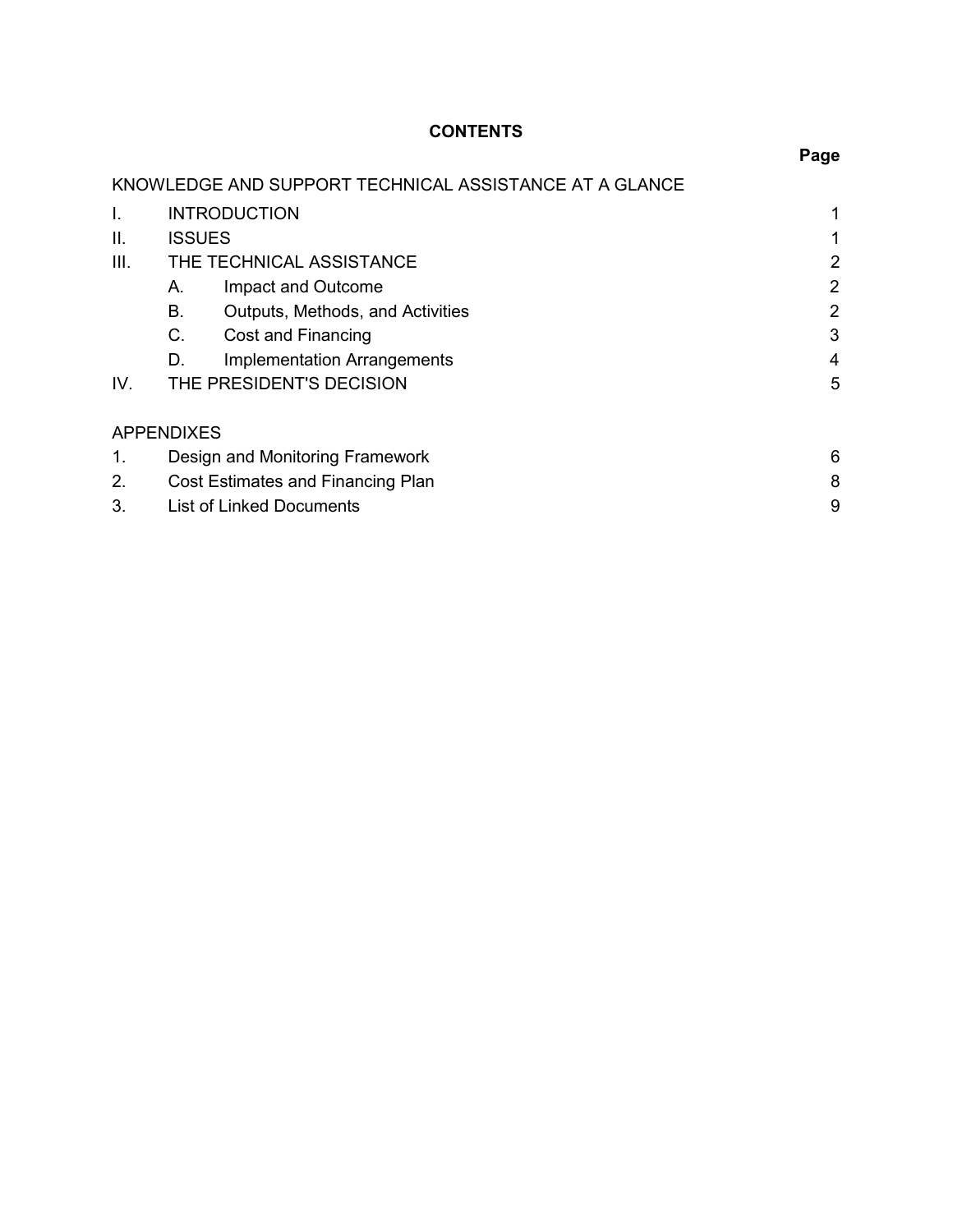#### **KNOWLEDGE AND SUPPORT TECHNICAL ASSISTANCE AT A GLANCE**

|   | 1. Basic Data                                                                                          |                                                                                       |                                   |                                                                                                   | <b>Project Number: 51197-001</b> |  |
|---|--------------------------------------------------------------------------------------------------------|---------------------------------------------------------------------------------------|-----------------------------------|---------------------------------------------------------------------------------------------------|----------------------------------|--|
|   | <b>Project Name</b>                                                                                    | Water and Sanitation Strategy<br>Development and Capacity Building                    | <b>Department</b><br>/Division    | <b>CWRD/CWUW</b>                                                                                  |                                  |  |
|   | Country                                                                                                | Uzbekistan                                                                            | <b>Executing</b><br><b>Agency</b> | Agency "Kommunkhizmat" (CSA) formerly<br>Uzbekistan Communal Services Agency<br>"Uzkommunkhizmat" |                                  |  |
|   | 2. Sector                                                                                              | Subsector(s)                                                                          |                                   |                                                                                                   | Financing (\$ million)           |  |
| ℐ | Water and other urban<br>infrastructure and<br>services                                                | Urban sanitation<br>Urban water supply                                                |                                   |                                                                                                   | 0.10<br>0.10                     |  |
|   |                                                                                                        |                                                                                       |                                   | <b>Total</b>                                                                                      | 0.20                             |  |
|   | 3. Strategic Agenda                                                                                    | <b>Subcomponents</b>                                                                  |                                   | <b>Climate Change Information</b>                                                                 |                                  |  |
|   | Inclusive economic<br>growth (IEG)                                                                     | Pillar 2: Access to economic<br>opportunities, including jobs, made<br>more inclusive | Project                           | Climate Change impact on the                                                                      | Low                              |  |
|   | 4. Drivers of Change                                                                                   | <b>Components</b>                                                                     |                                   | <b>Gender Equity and Mainstreaming</b>                                                            |                                  |  |
|   | Governance and<br>capacity development<br>(GCD)                                                        | Institutional systems and political<br>economy                                        | Some gender elements (SGE)        |                                                                                                   |                                  |  |
|   | Knowledge solutions<br>(KNS)                                                                           | Knowledge sharing activities                                                          |                                   |                                                                                                   |                                  |  |
|   | Partnerships (PAR)                                                                                     | Bilateral institutions (not client<br>government)<br>Official cofinancing             |                                   |                                                                                                   |                                  |  |
|   | Private sector<br>development (PSD)                                                                    | Conducive policy and institutional<br>environment                                     |                                   |                                                                                                   |                                  |  |
|   | 5. Poverty and SDG Targeting                                                                           |                                                                                       | <b>Location Impact</b>            |                                                                                                   |                                  |  |
|   | Geographic Targeting<br><b>Household Targeting</b>                                                     | No<br>No                                                                              | Nation-wide                       |                                                                                                   | High                             |  |
|   | <b>SDG Targeting</b>                                                                                   | Yes                                                                                   |                                   |                                                                                                   |                                  |  |
|   | <b>SDG Goals</b>                                                                                       | SDG6, SDG11                                                                           |                                   |                                                                                                   |                                  |  |
|   | 6. TA Category:                                                                                        |                                                                                       |                                   |                                                                                                   |                                  |  |
|   | 7. Safeguard Categorization Not Applicable                                                             |                                                                                       |                                   |                                                                                                   |                                  |  |
|   | 8. Financing                                                                                           |                                                                                       |                                   |                                                                                                   |                                  |  |
|   | <b>Modality and Sources</b>                                                                            |                                                                                       |                                   | Amount (\$ million)                                                                               |                                  |  |
|   | <b>ADB</b>                                                                                             |                                                                                       |                                   |                                                                                                   | 0.20                             |  |
|   | Knowledge and Support technical assistance: Technical Assistance<br><b>Special Fund</b>                |                                                                                       |                                   |                                                                                                   | 0.20                             |  |
|   | Cofinancing                                                                                            |                                                                                       |                                   | 0.80                                                                                              |                                  |  |
|   | People's Republic of China Poverty Reduction and Regional Cooperation                                  |                                                                                       |                                   |                                                                                                   | 0.80                             |  |
|   | Fund                                                                                                   |                                                                                       |                                   |                                                                                                   |                                  |  |
|   | Counterpart                                                                                            |                                                                                       |                                   | 0.00                                                                                              |                                  |  |
|   | 0.00<br>None                                                                                           |                                                                                       |                                   |                                                                                                   |                                  |  |
|   | Total<br>1.00                                                                                          |                                                                                       |                                   |                                                                                                   |                                  |  |
|   | 9. Effective Development Cooperation                                                                   |                                                                                       |                                   |                                                                                                   |                                  |  |
|   | Yes<br>Use of country procurement systems<br>Use of country public financial management systems<br>Yes |                                                                                       |                                   |                                                                                                   |                                  |  |
|   |                                                                                                        |                                                                                       |                                   |                                                                                                   |                                  |  |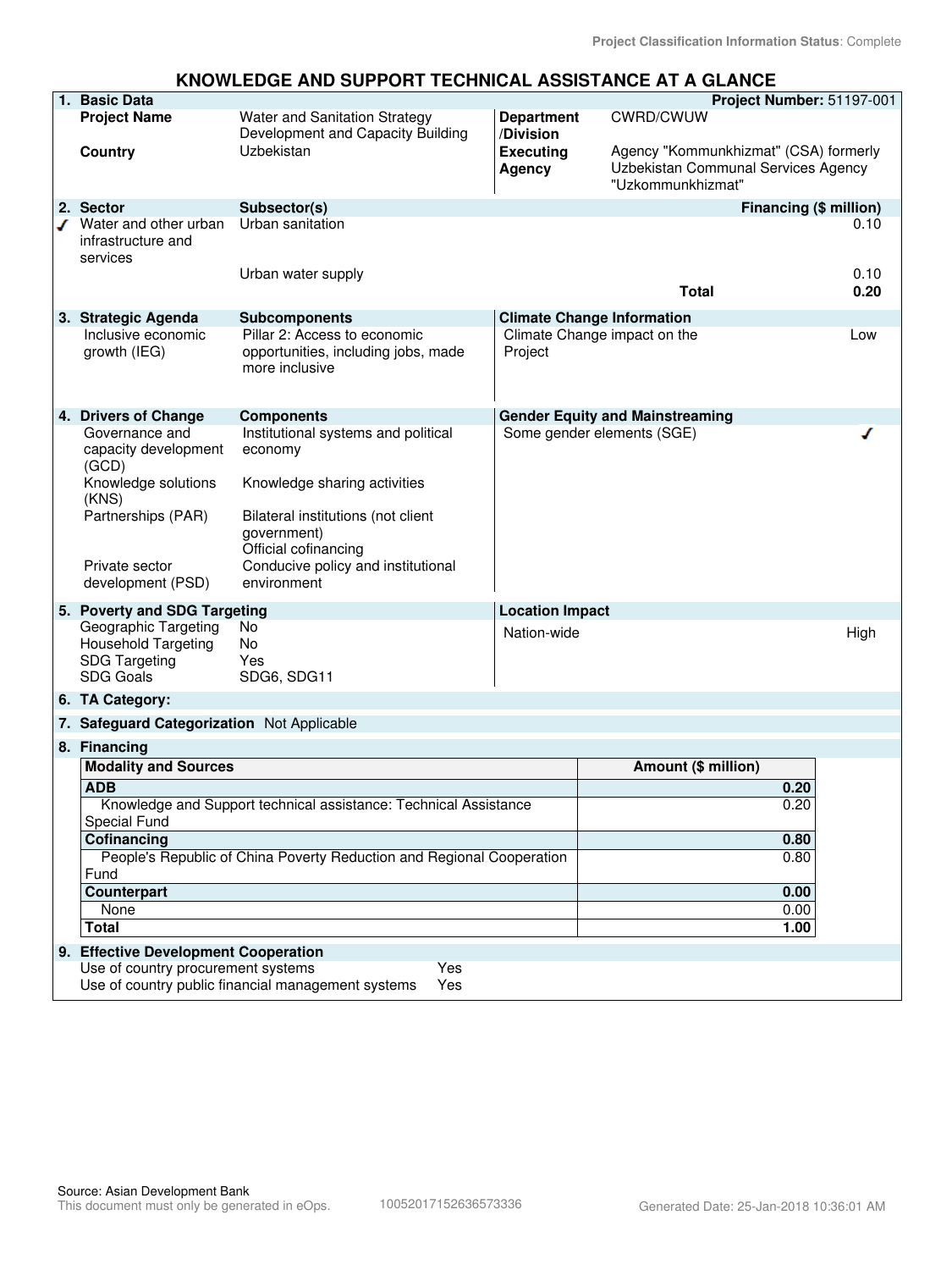#### **I. INTRODUCTION**

1. The knowledge and support technical assistance (TA) will strengthen reforms in Uzbekistan's urban water supply and sanitation (WSS). It will help the government formulate components of a medium-term national urban WSS sector development strategy, build institutional capacity in the national WSS training center, formulate and deliver priority training modules for the center, and improve and refine WSS regulations. The TA is consistent with the country partnership strategy but is not included in the country operations business plan, 2018– 2020 for Uzbekistan.<sup>1</sup>

#### **II. ISSUES**

2. **Challenge.** Uzbekistan is one of the most important economies of the Belt and Road Initiative in Central Asia.<sup>2</sup> Historically, the WSS sector has suffered from a combination of insufficient investment and an inadequate policy framework. Acute funding constraints for capital investments and poor operations and maintenance have led to poor service, including high losses from leaks, frequent breakdowns, and excessive repair costs. Institutional arrangements are characterized by (i) fragmented and dysfunctional regulatory and institutional frameworks, (ii) restricted sector planning capabilities, (iii) ineffective regulatory compliance mechanisms, and (iv) weak interagency coordination and oversight. Independent WSS utilities, known as *vodokanals*, did not have the operational capacity or sufficient compensation to deliver adequate WSS services. This has (i) undermined consumer confidence and their willingness to pay; and (ii) increased regulator's reluctance to raise tariffs, further constraining financial and institutional performance.

3. **Current intervention.** Since 2000, the Asian Development Bank (ADB) has invested more than \$500 million in the rehabilitation and expansion of Uzbekistan's WSS infrastructure. More than 5 million residents have benefited from this assistance through safer and more reliable WSS services. To address the government's institutional shortcomings, ADB has assisted in the development of a phased, nationwide reform program, including the reorganization and consolidation of WSS sector institutions, and implementation of sector-wide reforms.

4. Phase 1 of the reform program, which focused on institutional consolidation, was implemented under the ADB-financed Uzbekistan Water Supply and Sanitation Services Investment Program in 2009–2018. In 2015, the Government of Uzbekistan enacted the Decree of the Cabinet of Ministers (DCM) 306<sup>3</sup> to establish regional WSS utilities, known as *suvokovas,* in each province. *Vodokanals* were restructured and absorbed as branches of their respective provincial *suvokovas*. *Suvokovas* are also mandated to implement more than 40 corporate governance improvements to strengthen utility capacity.<sup>4</sup> Phase 2, which is ongoing, aims to

 $\overline{a}$ 

<sup>1</sup> The TA first appeared in the business opportunities section of ADB's website on 19 December 2017. The TA is a continuation of the strategy as defined by the Urban WSS sector development and investment strategy study and supported by ADB. ADB. 2017. *Country Operations Business Plan: Uzbekistan, 2018–2020*. Manila.

 $2$  The Belt and Road Initiative, also known as the Silk Road Economic Belt and the 21st-century Maritime Silk Road, is an initiative advocated by the People's Republic of China and joined by others to improve connectivity and economic cooperation.

 $^3$  The Cabinet of Ministers enacted DCM 306, entitled "On measures to implement the main directions of development of the organizations of water supply and sanitation," on 30 October 2015.

<sup>4</sup> The corporate governance requirements include (i) conducting an inventory of assets and consumers; (ii) instituting transparent billing systems; (iii) strengthening fiscal controls and accountability; (iv) adopting a geographic information system for asset management; (v) strengthening customer grievances redress systems; (vi) introducing performance reporting; (vii) reviewing and approving business plans; and (viii) implementing public information campaigns, training, and other measures.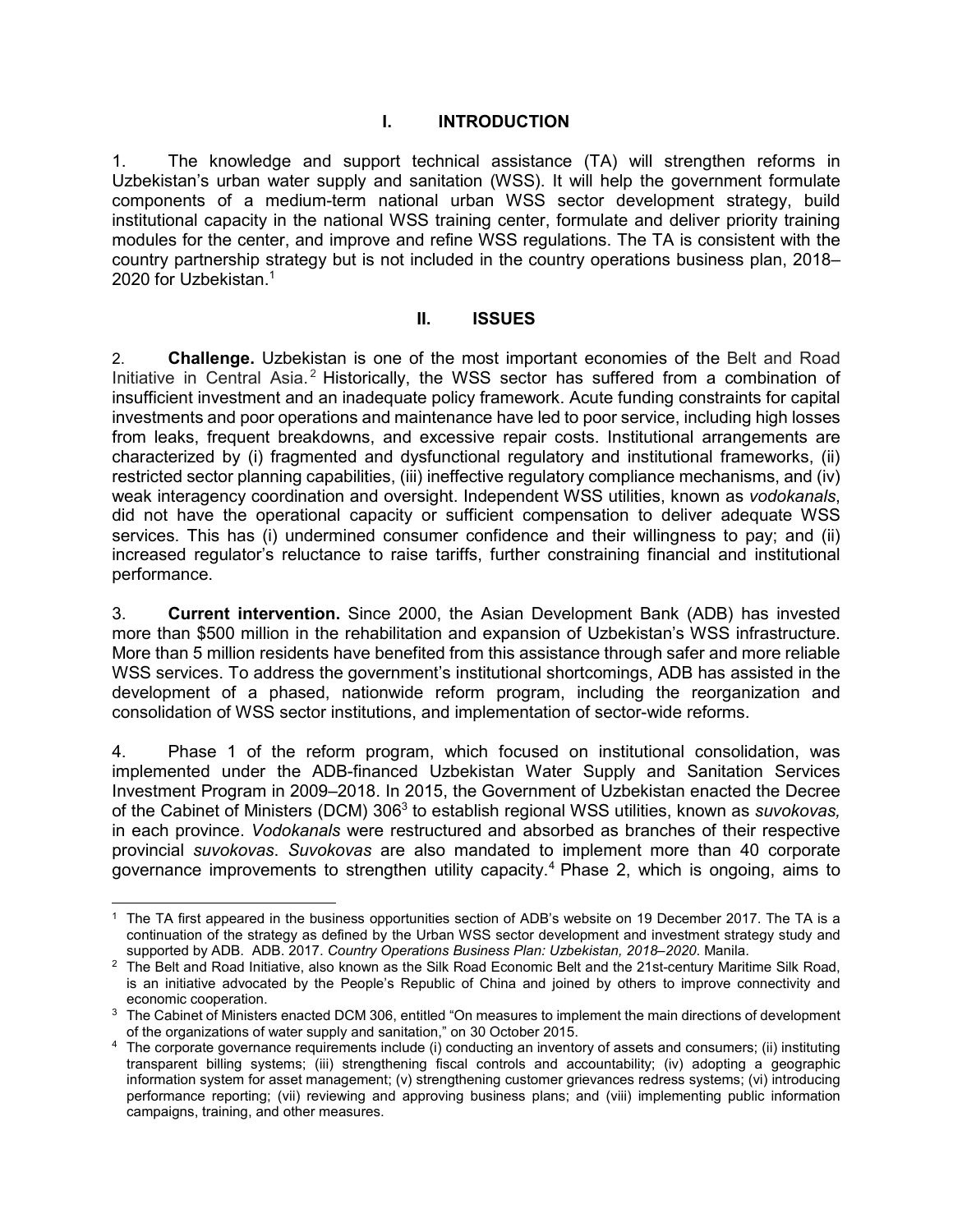overhaul of the WSS institutional framework. The Agency *Kommunhizmat* (CSA) under the Ministry of Housing and Communal Services (MHCS) is expected to (i) unify government policy on WSS, (ii) manage interdepartmental coordination in WSS, and (iii) implement WSS projects financed by international financing institutions. The State Unitary Enterprise Educational and Methodological Center *Kommunalukuv* has also been transitioned under MHCS into the main training center to build human resource capacity, facilitate the formulation and refinement of legislation, and undertake public awareness activities.<sup>5</sup>

5. **Critical path.** Although the WSS sector reform has made substantial progress, three key initiatives have been identified as being critical to the ongoing reform process: (i) formulation of a medium-term WSS sector development strategy to guide sector development from 2019–2028, (ii) targeted training and support to build the institutional and operational capacity of *Kommunalukuv*, and (iii) refinement of DCM 306 and other regulations based on recent sector findings and emerging developments.

6. The TA will help CSA develop and implement all three initiatives. The TA is consistent with and supports the country partnership strategy for Uzbekistan, 2012–2016<sup>6</sup> by (i) building institutional and management capacity in WSS utilities to enhance their corporate practices, and (ii) improving cost recovery and strengthening accountability. The TA also supports ADB's ongoing WSS sector program, as outlined in the country operations business plan for Uzbekistan, 2018–2020.<sup>7</sup>

### **III. THE TECHNICAL ASSISTANCE**

#### **A. Impact and Outcome**

7. The TA is aligned with the following impact: urban WSS services improved. The TA will have the following outcome: Urban WSS strategy and institutional capacity enhanced.<sup>8</sup>

#### **B. Outputs, Methods, and Activities**

8. The TA outputs will support the government's sector reforms by assisting in formulating a medium-term WSS sector development strategy, strengthening the capacity of *Kommunalukuv*, and updating and refining existing WSS sector regulations. The TA will build upon (i) ADB's sector knowledge and experience, particularly its engagement in recent WSS reforms; (ii) international best practice in modern utility planning, management, and operations; and (iii) longer-term international twinning opportunities to provide continuity in knowledge transfer, learning, and capacity strengthening. TA activities will be closely aligned with and support ongoing and planned ADB investments in the WSS sector, which will benefit from the TA's focus on institutional capacity building and training.

#### 9. **Output 1: Medium-term urban water supply and sanitation sector development and investment strategy prepared.** Output 1 has three key components: (i) drinking water resource

<sup>-</sup>5 Before the recent reforms, the training center *Kommunalukuv* was known as the Republican Educational– Methodological and Legal–Engineering Center *Uzkommunukuvtashkilotchi*, which reported to Agency *Uzkommunhizmat*, which has been transitioned under the MHCS into the CSA.

<sup>6</sup> ADB. 2012. *Country Partnership Strategy: Uzbekistan, 2012–2016*. Manila.

<sup>7</sup> Including the Western Uzbekistan Water Supply System Development Project and the Tashkent Region Sanitation System Development Project, firm for 2019.

<sup>&</sup>lt;sup>8</sup> The design and monitoring framework is in Appendix 1.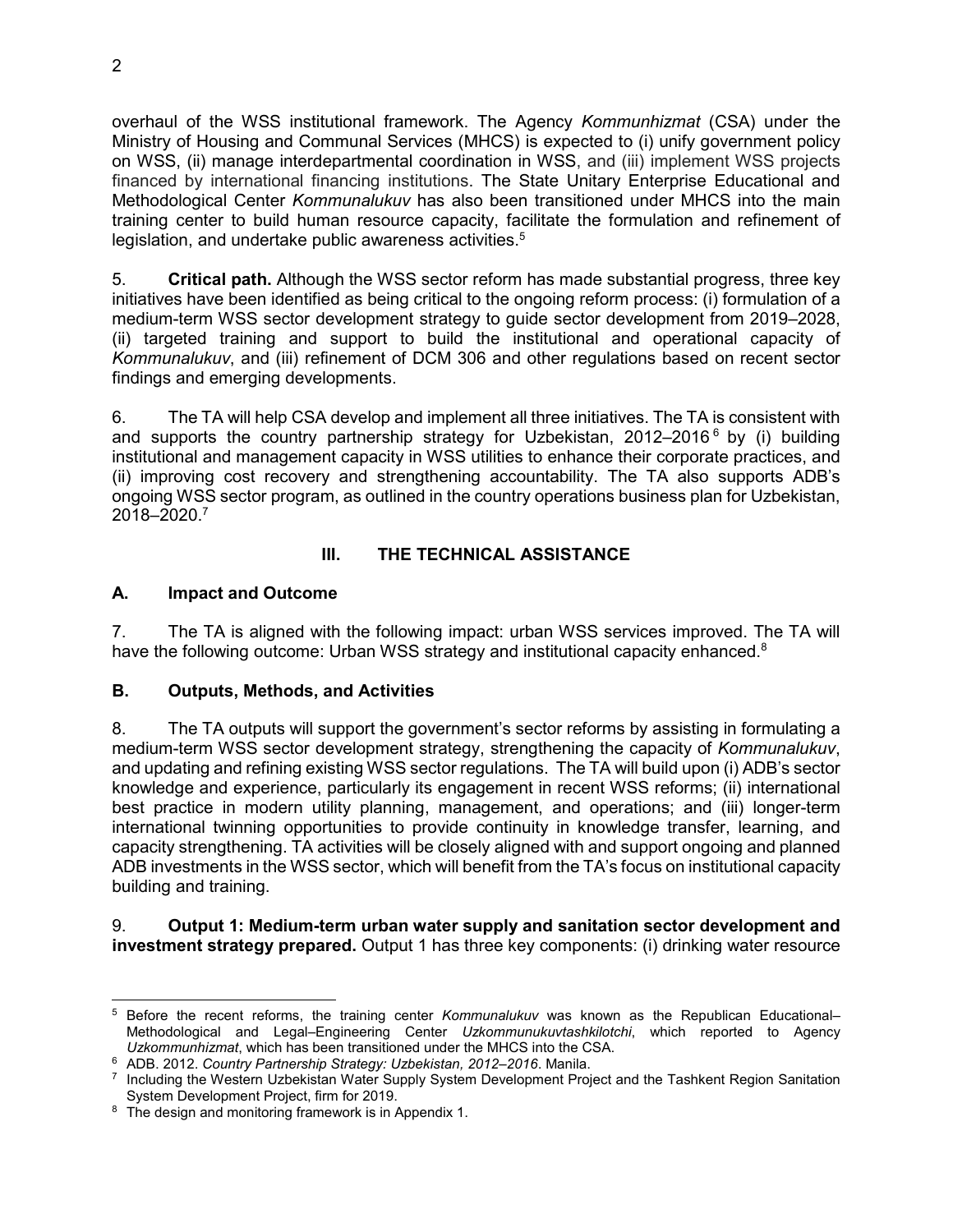management and protection;<sup>9</sup> (ii) WSS development strategy, tariff regulations, and proposed investments;<sup>10</sup> and (iii) wastewater discharge standards. The TA will also assess alternative contracting arrangements, including potential public–private partnership modalities.

10. **Output 2: Training Center** *Kommunalukuv* **capacity strengthened.** The following sector-specific activities will be completed:

- (i) WSS sector diagnostic assessment and formulation of an institutional development program;<sup>11</sup>
- (ii) formulation of a capacity development program for *Kommunalukuv* personnel;
- (iii) confirmation of a twinning arrangement with a WSS knowledge-based facility;<sup>12</sup>
- (iv) development of three priority modules of the *Kommunalukuv* methodological toolkit, including for each module (a) diagnostic assessments, (b) formulation of appropriate methodological guidelines incorporating international best practices, (c) formulation of training modules, (d) piloting and refining of the training modules, (e) training of *Kommunalukuv* trainers, and (f) supervising and monitoring of *Kommunalukuv* trainers during initiation; <sup>13</sup>
- $(v)$  international training tours;<sup>14</sup> and
- (vi) improvement of training facilities.<sup>15</sup>

11. **Output 3: Water supply and sanitation regulatory framework improved.** The achievement of this output involves assisting *Kommunalukuv* in reviewing and refining DCM 306 and other regulations based on recent sector findings and emerging developments.

#### **C. Cost and Financing**

12. The TA is estimated to cost \$1,000,000, of which (i) \$800,000 will be financed on a grant basis by the People's Republic of China Poverty Reduction and Regional Cooperation Fund<sup>16</sup> and administered by ADB; and (ii) \$200,000 will be financed on a grant basis by the Technical Assistance Special Fund (TASF-other sources). The key expenditure items are listed in Appendix 2. The government will provide counterpart support in the form of counterpart staff, access to reports and information, and other in-kind contributions.

<sup>-</sup><sup>9</sup> Incorporating water balance, water use, and conservation.

 $10$  Including systems diagnostic assessment, demand analysis, capital investment programming, and the incorporation of smart technologies.

<sup>&</sup>lt;sup>11</sup> To strengthen its mission, objectives, services, management structure, human resources, revenue base, and tariff setting and financial management capabilities.

<sup>12</sup> The twinning arrangement will provide long-term knowledge-based support to *Kommunalukuv*.

 $13$  The three training modules are (i) basic corporate knowledge—including training for water balance, billing systems, geographic information system, key performance indicators, accountability, grievance redress mechanisms, public service contracts, energy efficiency, public awareness campaign, and training on water conservation and hygiene (in general, this module will constitute an effective knowledge base on the performance management framework of WSS utilities); (ii) operation and maintenance—including training for asset management, nonrevenue water management, leak detection, and repair (the module will be developed using modern information communication technologies); and (iii) financial management and billing systems—including training for automated accounting systems based on government standards.

<sup>14</sup> Including tours of established WSS entities in the People's Republic of China and possibly the United Kingdom, France, or Germany.

<sup>&</sup>lt;sup>15</sup> Including computers and office equipment, furniture, and fixtures.

<sup>&</sup>lt;sup>16</sup> The fund was originally named the People's Republic of China Regional Cooperation and Poverty Reduction Fund in a 2005 Board paper.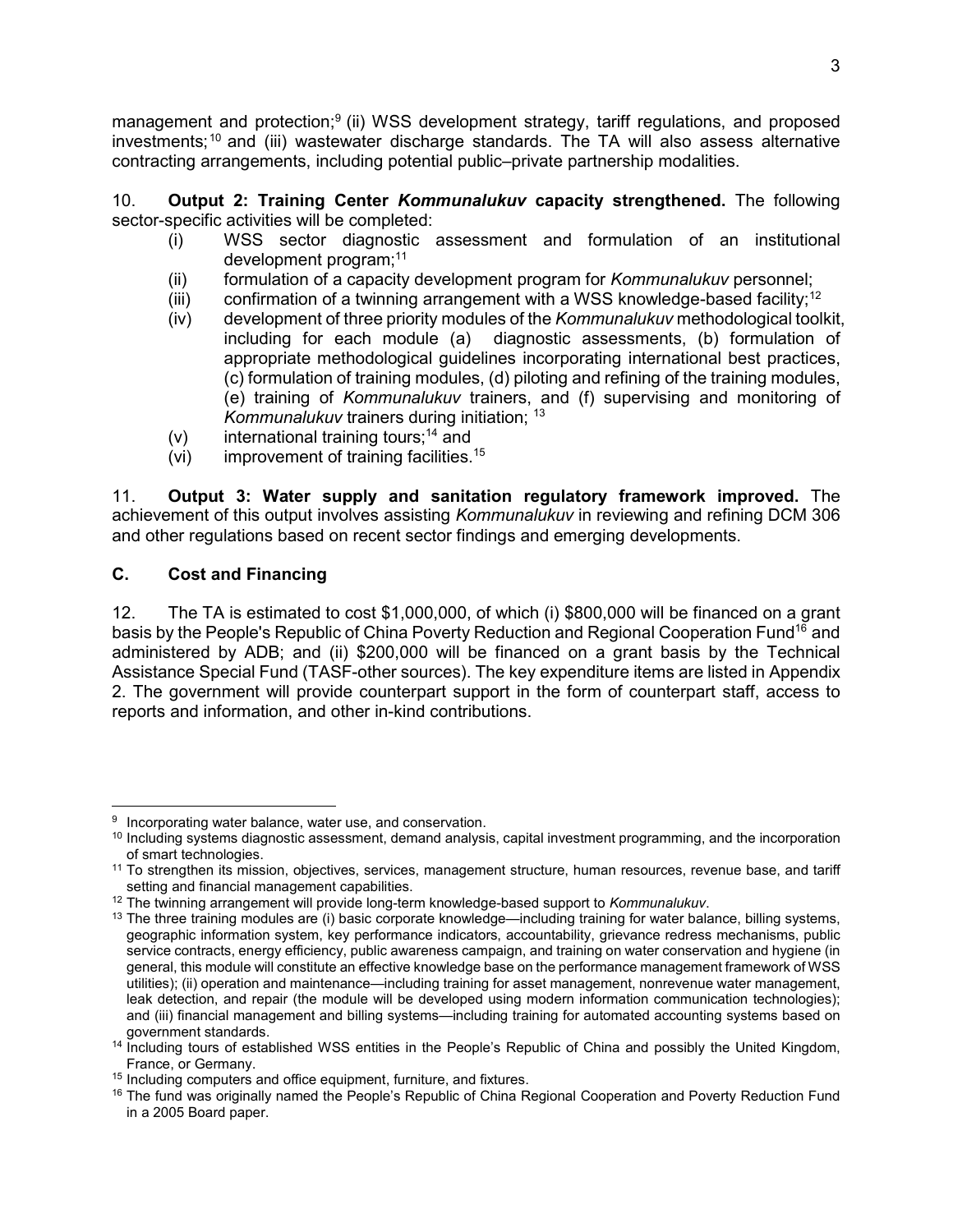#### **D. Implementation Arrangements**

13. ADB will be the implementing agency and will administer the TA. CSA under MHCS, the government's lead agency for WSS policy, coordination, and internationally financed project implementation, will be the executing agency. The Urban Development and Water Division of ADB's Central and West Asia Department will select, supervise, and evaluate consultants. The consultants will liaise closely with CSA and other government agencies throughout the TA. CSA will (i) appoint a project coordinator and counterpart staff, who will work closely with the consultants and support them as required; and (ii) provide project-related data, information, and technical support as required. Following the People's Republic of China Poverty Reduction and Regional Cooperation Fund Guidelines, ADB will prepare annual progress reports.

| <b>Implementation Arrangements</b>                               |                                                                                                                                                                                                                               |                                                                    |           |  |
|------------------------------------------------------------------|-------------------------------------------------------------------------------------------------------------------------------------------------------------------------------------------------------------------------------|--------------------------------------------------------------------|-----------|--|
| <b>Aspects</b>                                                   | <b>Arrangements</b>                                                                                                                                                                                                           |                                                                    |           |  |
| Indicative implementation period                                 | March 2018-February 2021                                                                                                                                                                                                      |                                                                    |           |  |
| Executing agency                                                 | CSA, MHCS                                                                                                                                                                                                                     |                                                                    |           |  |
| Implementing agency                                              | ADB                                                                                                                                                                                                                           |                                                                    |           |  |
| Consultants                                                      | To be selected and engaged by ADB                                                                                                                                                                                             |                                                                    |           |  |
|                                                                  | QCBS (90:10)<br>1 contract                                                                                                                                                                                                    | 16 person-months<br>(international and<br>national<br>consultants) | \$200,000 |  |
|                                                                  | <b>ICS</b><br>international<br>consultants                                                                                                                                                                                    | 15 person-months                                                   | \$300,000 |  |
|                                                                  | <b>ICS</b><br>national consultants                                                                                                                                                                                            | 15 person-months                                                   | \$53,000  |  |
| Procurement                                                      | To be procured by consultants                                                                                                                                                                                                 |                                                                    |           |  |
|                                                                  | Shopping                                                                                                                                                                                                                      | 3 contracts                                                        | \$260,000 |  |
| Advance contracting and<br>retroactive financing                 | Not applicable                                                                                                                                                                                                                |                                                                    |           |  |
| <b>Disbursement</b>                                              | The TA resources will be disbursed following ADB's Technical<br>Assistance Disbursement Handbook (2010, as amended from time<br>to time). The disbursement arrangement will follow frontloading of<br>ADB-administered funds. |                                                                    |           |  |
| Asset turnover or disposal<br>arrangements upon TA<br>completion | All goods and equipment purchased under the TA will be turned<br>over to CSA at or before the completion of the TA.<br>$ADD - Aqion Develament Bank, CCA - Aqonay Komminbismat (Comminal Equations Aqonay) NILCC - Ministay,$ |                                                                    |           |  |

#### 14. The implementation arrangements are summarized in the table.

ADB = Asian Development Bank, CSA = Agency *Kommunhizmat* (Communal Services Agency), MHCS = Ministry of Housing and Communal Services, QCBS = quality- and cost-based selection, TA = technical assistance. Source: Asian Development Bank estimates.

15. **Consulting services.** The required expertise is in line with the outputs of the TA. ADB will engage the consultants in accordance with the ADB Procurement Policy (2017, as amended from time to time) and the associated project administration instructions and TA staff instructions.<sup>17</sup> The consultants will procure any goods and equipment purchased under the TA, and will turn them over to the CSA at or before the completion of the TA.

 $\overline{a}$ <sup>17</sup> Terms of Reference for Consultants (accessible from the list of linked documents in Appendix 3).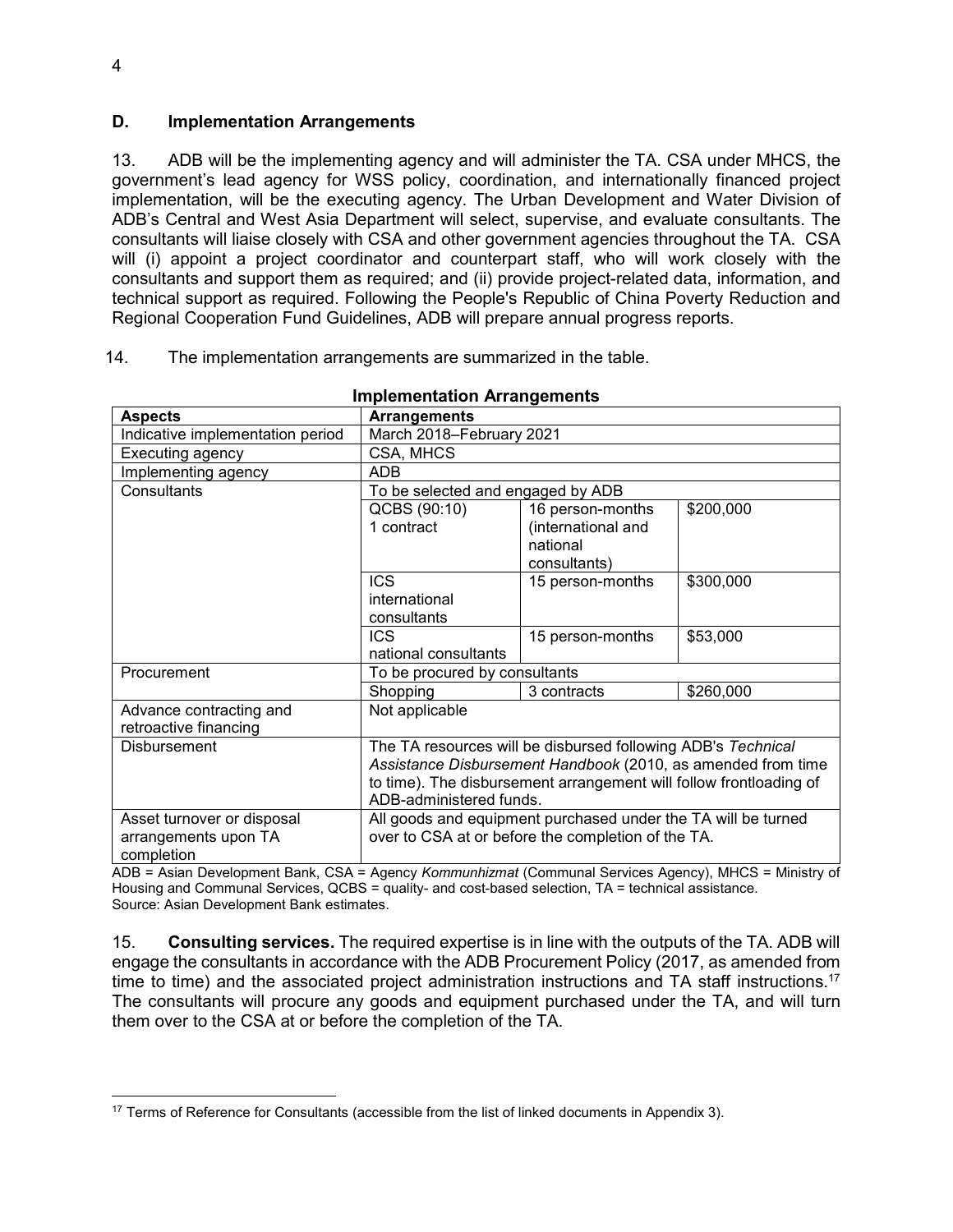#### **IV. THE PRESIDENT'S DECISION**

16. The President, acting under the authority delegated by the Board, has approved (i) the Asian Development Bank (ADB) administering a portion of technical assistance not exceeding the equivalent of \$800,000 to be financed on a grant basis by the People's Republic of China Poverty Reduction and Regional Cooperation Fund and (ii) ADB providing the balance not exceeding the equivalent of \$200,000 on a grant basis to the Government of Uzbekistan for Water Supply and Sanitation Strategy Development and Capacity Building, and hereby reports this action to the Board.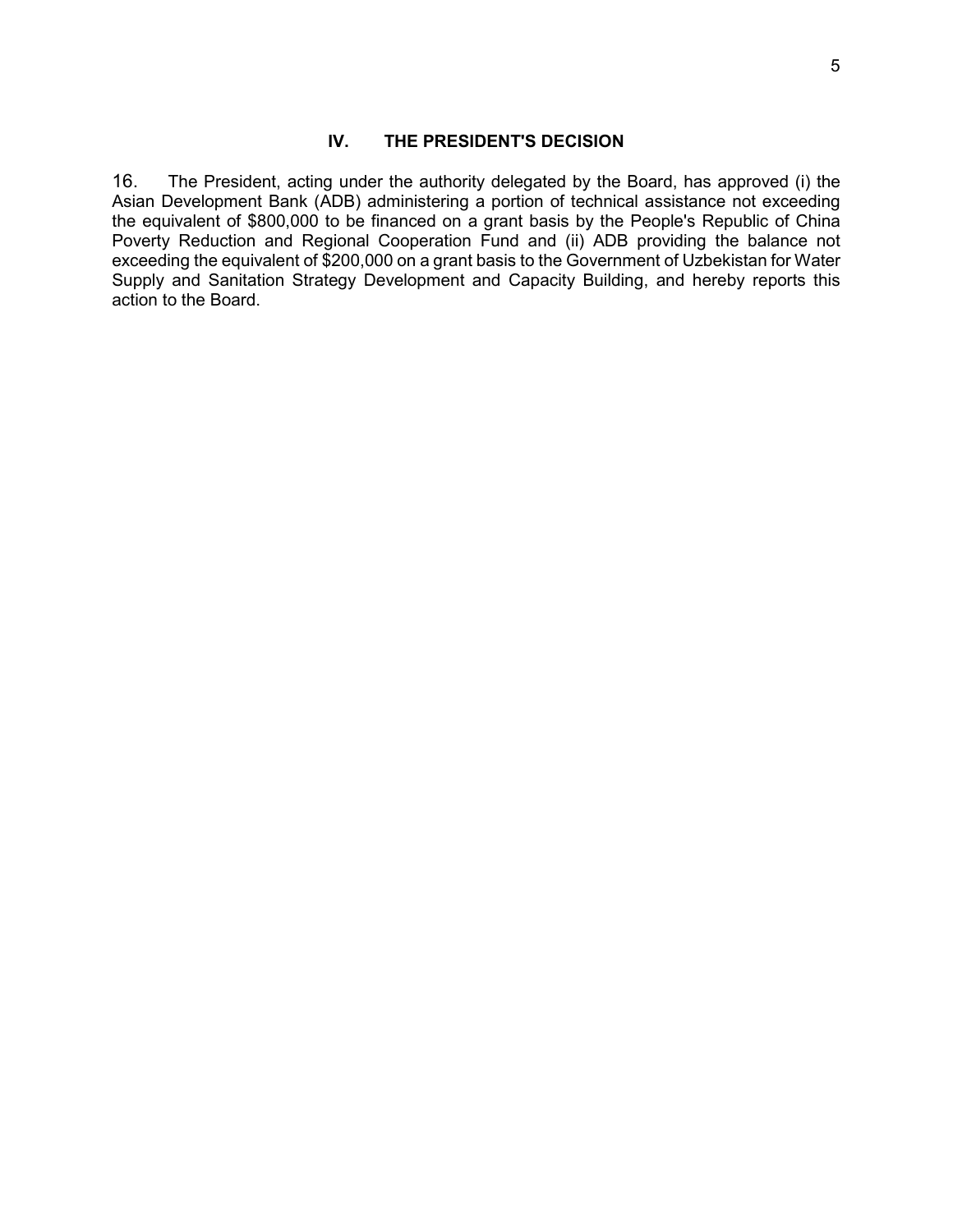# **DESIGN AND MONITORING FRAMEWORK**

#### **Impact the TA is Aligned with**

Urban water supply and sanitation services improved. a

|                                                                                                            | <b>Performance Indicators</b><br>with Targets and                                                                                                                                                                                                                                                                                                                                          | Data Sources and<br>Reporting                |                                                                                          |
|------------------------------------------------------------------------------------------------------------|--------------------------------------------------------------------------------------------------------------------------------------------------------------------------------------------------------------------------------------------------------------------------------------------------------------------------------------------------------------------------------------------|----------------------------------------------|------------------------------------------------------------------------------------------|
| <b>Results Chain</b>                                                                                       | <b>Baselines</b>                                                                                                                                                                                                                                                                                                                                                                           | <b>Mechanisms</b>                            | <b>Risks</b>                                                                             |
| <b>Outcome</b><br>Urban WSS strategy<br>and institutional<br>capacity enhanced.                            | a. Medium-term urban WSS<br>strategy adopted by the<br>government (2017 baseline:<br>not adopted)                                                                                                                                                                                                                                                                                          | Quarterly CSA TA<br>monitoring report        | Changes in<br>government's strategic<br>priorities                                       |
|                                                                                                            | b. Revised WSS regulation<br>adopted by the government<br>(2017 baseline: not<br>endorsed)                                                                                                                                                                                                                                                                                                 | Published reports of<br>regulatory framework |                                                                                          |
|                                                                                                            | c. Kommunalukuv<br>institutional program<br>implemented (2017<br>baseline: not applicable)                                                                                                                                                                                                                                                                                                 |                                              |                                                                                          |
| <b>Outputs</b><br>1. Medium-term<br>urban WSS sector<br>development and<br>investment strategy<br>prepared | Medium-term urban WSS<br>strategy developed<br>including (i) drinking water<br>resource management; (ii)<br>water supply systems<br>development, tariff<br>regulation, and areas for<br>investment; and (iii) WSS<br>discharge standards<br>submitted by 2019 (2017<br>baseline: 0)                                                                                                        | Strategic outputs<br>report                  | Frequent changes in<br>government leadership<br>prolong the government<br>review process |
| 2. Training Center<br>Kommunalukuv<br>capacity<br>strengthened                                             | 2a. WSS sector diagnostic<br>assessment and<br>institutional development<br>program formulated and<br>implemented with at least<br>30% women participants by<br>2020 (2017 baseline: not<br>applicable)<br>2b. Capacity development<br>program for Kommunalukuv<br>personnel formulated by<br>2020 (2017 baseline: not<br>applicable)<br>2c. Twinning arrangement<br>with at least one WSS | 2a-2d. Quarterly CSA<br>TA monitoring report | High turnover of<br>qualified trainers                                                   |
|                                                                                                            | knowledge-based facility                                                                                                                                                                                                                                                                                                                                                                   |                                              |                                                                                          |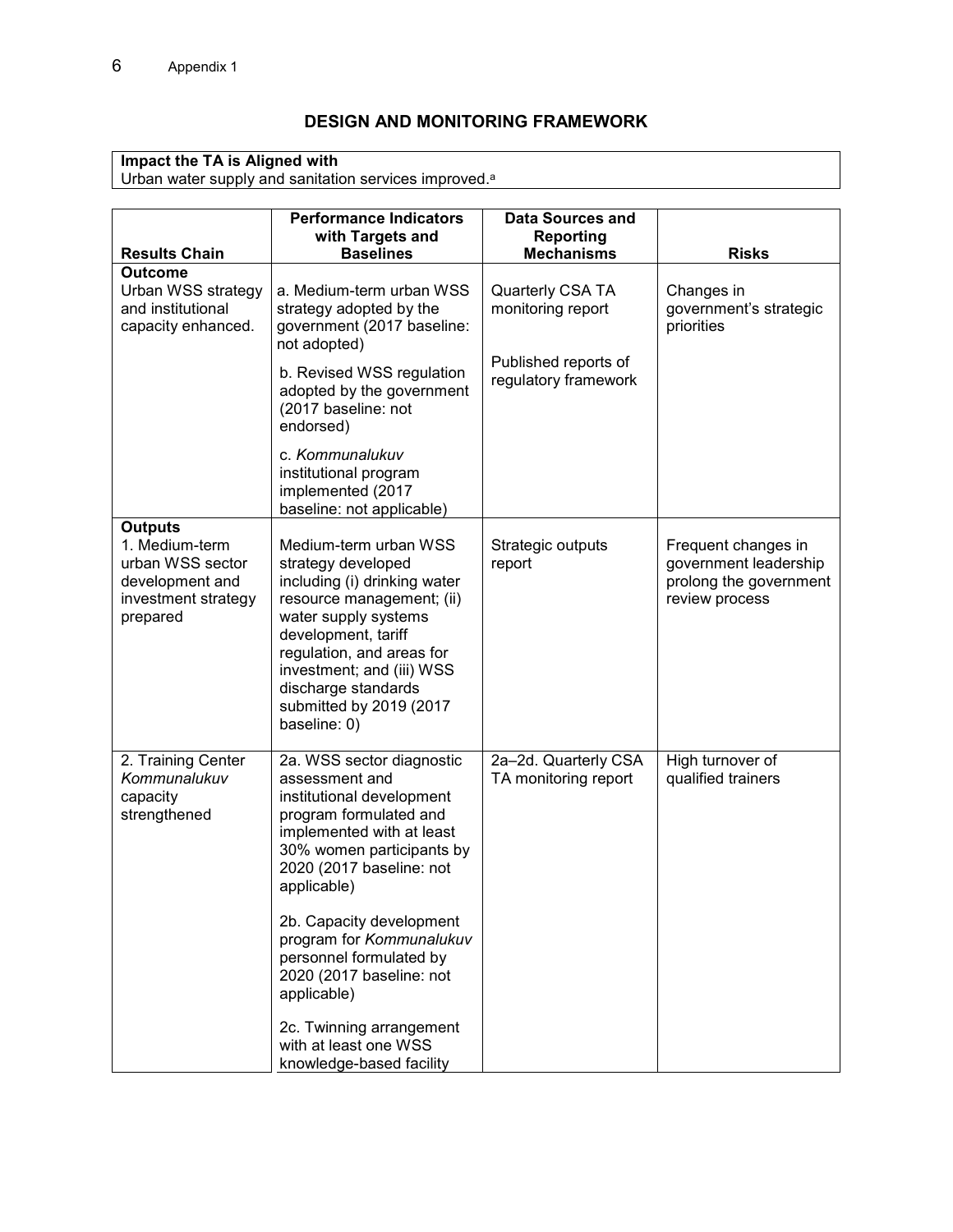|                                                                                                                                                                                                                                                                                                                                                                                                                                                                                                                                                                                                                                                                                                                         | <b>Performance Indicators</b>                                                                                                                                                                                                | <b>Data Sources and</b>               |                                                                                   |  |
|-------------------------------------------------------------------------------------------------------------------------------------------------------------------------------------------------------------------------------------------------------------------------------------------------------------------------------------------------------------------------------------------------------------------------------------------------------------------------------------------------------------------------------------------------------------------------------------------------------------------------------------------------------------------------------------------------------------------------|------------------------------------------------------------------------------------------------------------------------------------------------------------------------------------------------------------------------------|---------------------------------------|-----------------------------------------------------------------------------------|--|
| <b>Results Chain</b>                                                                                                                                                                                                                                                                                                                                                                                                                                                                                                                                                                                                                                                                                                    | with Targets and<br><b>Baselines</b>                                                                                                                                                                                         | Reporting<br><b>Mechanisms</b>        | <b>Risks</b>                                                                      |  |
|                                                                                                                                                                                                                                                                                                                                                                                                                                                                                                                                                                                                                                                                                                                         | confirmed by 2020 (2017<br>baseline: 0)<br>2d. Three priority modules<br>of the Kommunalukuv<br>methodological toolkit<br>developed and implemented<br>with at least 30% women<br>participants by 2020 (2017<br>baseline: 0) |                                       |                                                                                   |  |
| 3. WSS regulatory<br>framework improved                                                                                                                                                                                                                                                                                                                                                                                                                                                                                                                                                                                                                                                                                 | Revised WSS regulation<br>adopted by the government<br>(2017 baseline: not<br>applicable)                                                                                                                                    | Quarterly CSA TA<br>monitoring report | Prolonged consultation<br>process with<br>government agencies<br>and stakeholders |  |
| <b>Key Activities with Milestones</b>                                                                                                                                                                                                                                                                                                                                                                                                                                                                                                                                                                                                                                                                                   |                                                                                                                                                                                                                              |                                       |                                                                                   |  |
| 1. Medium-term urban WSS sector development and investment strategy prepared<br>1.1. Mobilize consultants by Q3 2018<br>1.2. Complete stakeholder consultation by Q1 2019<br>1.3. Submit draft final report for government review and approval by Q3 2019<br>1.4. Submit final strategy report by Q2 2020<br>Training Center Kommunalukuv capacity strengthened<br>2.<br>2.1. Mobilize consultants by Q3 2018<br>2.2. Prepare methodology by Q4 2018<br>2.3. Complete stakeholder consultation by Q1 2019<br>2.4. Design and prepare training modules by Q2 2019<br>2.5. Deliver training programs, Q3 2019-Q1 2021<br>2.6. Complete two international training tours by Q4 2020<br>2.7. Submit final report by Q1 2021 |                                                                                                                                                                                                                              |                                       |                                                                                   |  |
| WSS regulatory framework improved<br>3.<br>3.1. Mobilize consultants by Q3 2018<br>3.2. Complete stakeholder consultation by Q1 2019<br>3.3. Submit draft final report for government review and approval by Q3 2019<br>3.4. Submit final regulatory framework report by Q2 2020<br>3.5. Conduct international workshops on WSS development strategy by Q4 2020                                                                                                                                                                                                                                                                                                                                                         |                                                                                                                                                                                                                              |                                       |                                                                                   |  |
| <b>Inputs</b><br>ADB: \$200,000<br>People's Republic of China Poverty Reduction and Regional Cooperation Fund: \$800,000<br>Note: The government's contribution will be in the form of counterpart staff, access to reports and                                                                                                                                                                                                                                                                                                                                                                                                                                                                                         |                                                                                                                                                                                                                              |                                       |                                                                                   |  |
| information, and other in-kind contributions.<br><b>Assumptions for Partner Financing</b>                                                                                                                                                                                                                                                                                                                                                                                                                                                                                                                                                                                                                               |                                                                                                                                                                                                                              |                                       |                                                                                   |  |
| Not Applicable                                                                                                                                                                                                                                                                                                                                                                                                                                                                                                                                                                                                                                                                                                          |                                                                                                                                                                                                                              |                                       |                                                                                   |  |
| ADB = Asian Development Bank, CSA = Agency Kommunkhizmat (Communal Services Agency), Q = quarter, TA =                                                                                                                                                                                                                                                                                                                                                                                                                                                                                                                                                                                                                  |                                                                                                                                                                                                                              |                                       |                                                                                   |  |

technical assistance, WSS = water supply and sanitation.

<sup>a</sup> Defined by the TA.

Source: Asian Development Bank.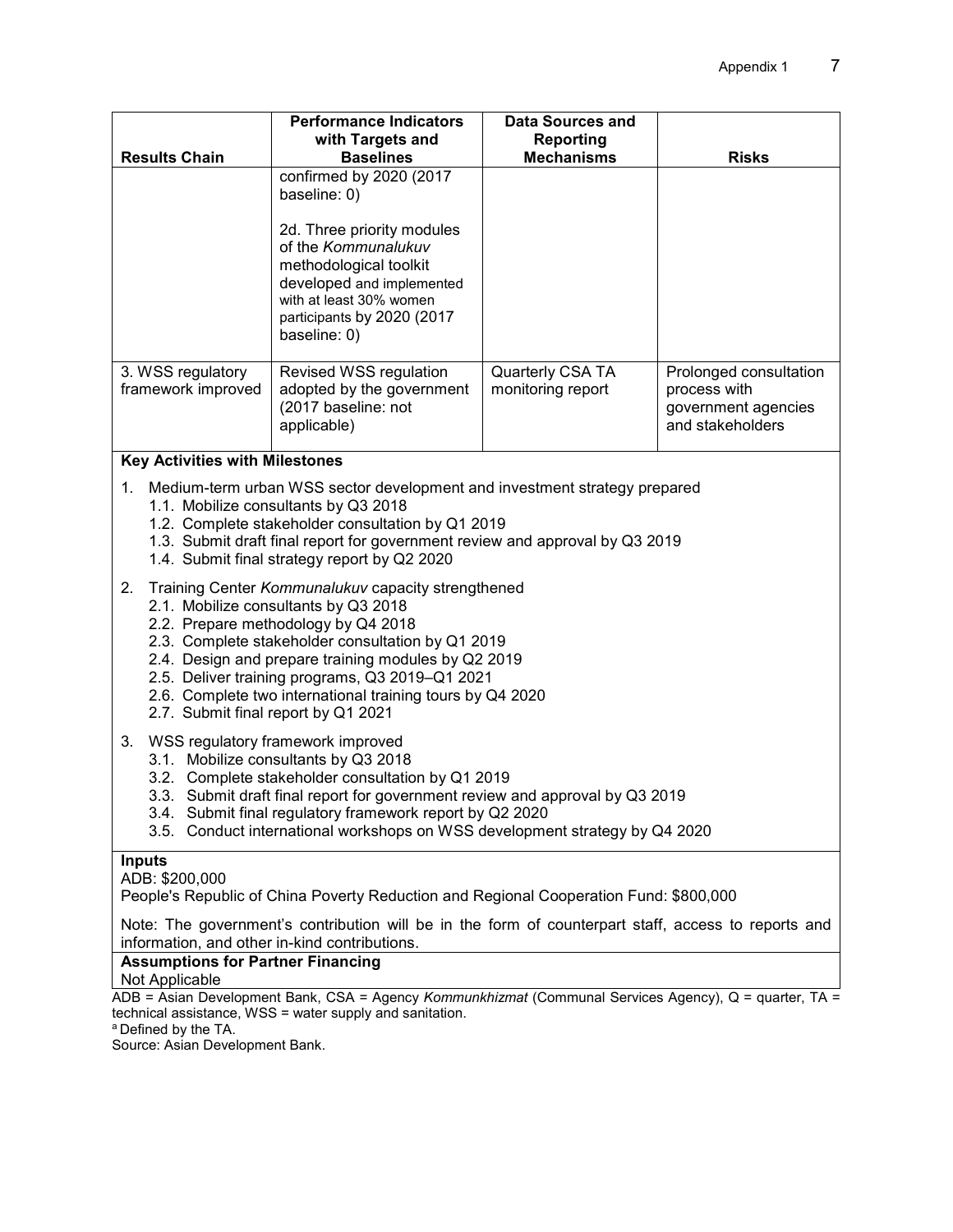#### **COST ESTIMATES AND FINANCING PLAN**  (\$'000)

|                                                  | <b>Amount</b>                                    |                                   |                                                     |
|--------------------------------------------------|--------------------------------------------------|-----------------------------------|-----------------------------------------------------|
|                                                  |                                                  |                                   | People's Republic of<br><b>China Poverty</b>        |
|                                                  |                                                  | Asian                             | <b>Reduction and</b><br><b>Regional Cooperation</b> |
| Item                                             |                                                  | <b>Development</b><br><b>Bank</b> | Fund <sup>a</sup>                                   |
| А.                                               | Consultants                                      |                                   |                                                     |
|                                                  | Remuneration and per diem<br>1.                  |                                   |                                                     |
|                                                  | International consultants<br>a.                  | 100.0                             | 266.0                                               |
|                                                  | National consultants<br>b.                       | 0.0                               | 93.5                                                |
|                                                  | Out-of-pocket expenditures<br>2.                 |                                   |                                                     |
|                                                  | International and local travel<br>a.             | 0.0                               | 79.0                                                |
|                                                  | Office space rental and related facilities<br>b. | 0.0                               | 12.5                                                |
|                                                  | Reports and communications<br>C.                 | 0.0                               | 12.0                                                |
|                                                  | Miscellaneous administration and<br>d.           | 0.0                               | 20.0                                                |
|                                                  | support costs <sup>b</sup>                       |                                   |                                                     |
| В.                                               | Equipment and goods <sup>c</sup>                 | 100.0                             | 160.0                                               |
| Training, seminars, and conferences<br>0.0<br>C. |                                                  |                                   | 107.0                                               |
| υ.                                               | Contingencies                                    | 0.0                               | 50.0                                                |
|                                                  | Total                                            | 200.0                             | 800.0                                               |

Note: The technical assistance (TA) is estimated to cost \$1,000,000, of which contributions from the Asian Development Bank (ADB) and the People's Republic of China Poverty Reduction and Regional Cooperation Fund are presented in the table. The government will provide counterpart support in the form of staff, access to reports and information, and other in-kind contributions. The value of government contribution is estimated to account for 20% of the total TA cost.

a Administered by ADB. The disbursement arrangement will follow frontloading of ADB-administered funds.

**b** This will cover office services, stationaries, and supplies.

c This includes computers, office equipment, furniture, and fixtures for the training center.

Source: Asian Development Bank estimates.